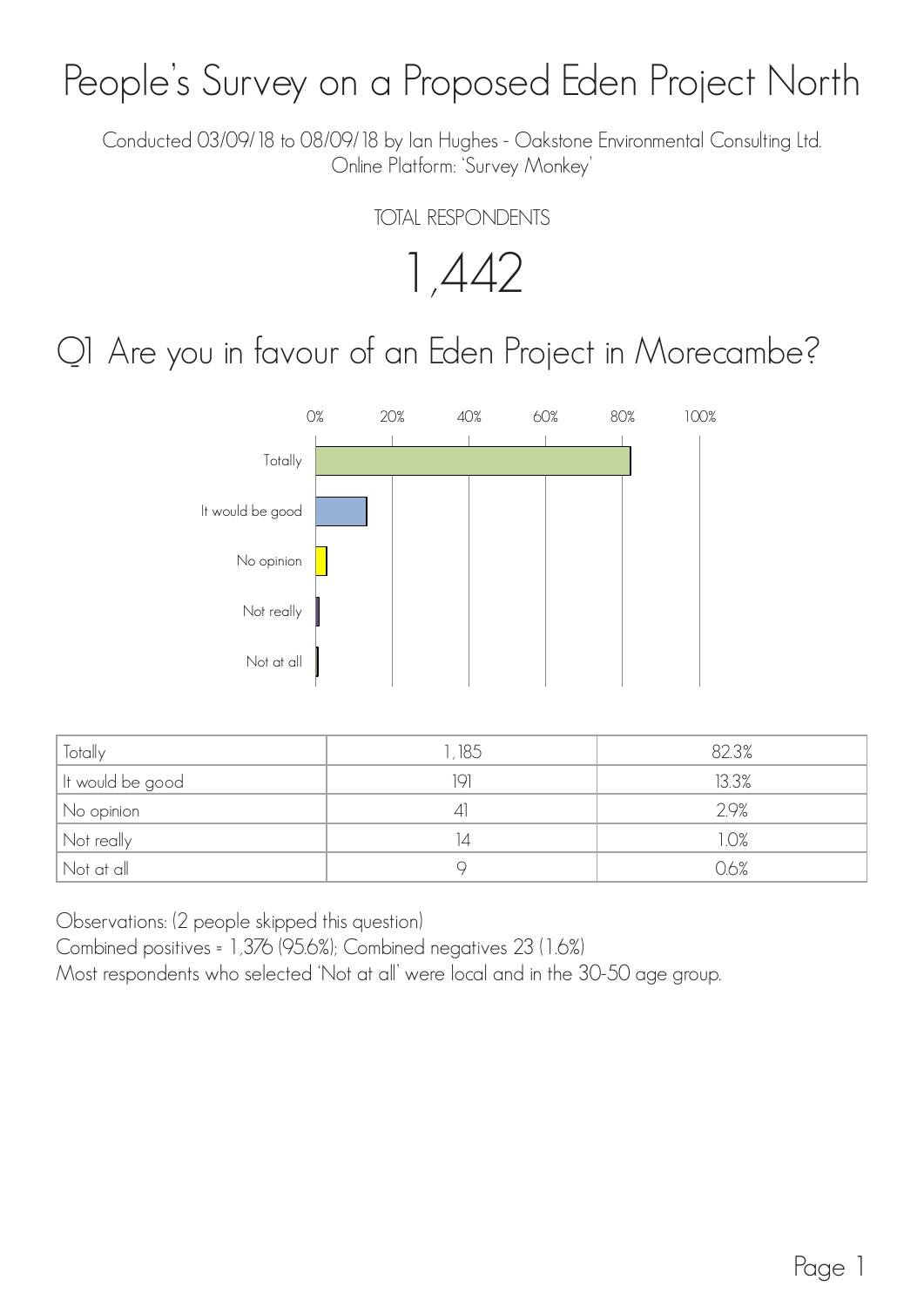## Q2 Would you visit an Eden Project in Morecambe?



| Definitely | 27C              | 89.3%                                |
|------------|------------------|--------------------------------------|
| Possibly   | `רו<br>IV        | $\sim$ 0/<br>7. I /o<br>$\checkmark$ |
| No         | $\cap$<br>$\sim$ | 1.6%                                 |

Observations: (9 people skipped this question)

It was noted early on that some of the respondents saying they would not visit were over 65 and lived more than 60 miles away.

#### Q3 How close to Morecambe do you live (miles)?



| O to 10 miles  | 874            | 60.8% |
|----------------|----------------|-------|
| 10 to 20 miles | 96             | 6.7%  |
| 20 to 30 miles | 73             | 5.1%  |
| 30 to 40 miles | 62             | 4.3%  |
| 40 to 50 miles | 5 <sub>l</sub> | 3.5%  |
| 50 to 60 miles | 53             | 3.7%  |
| > 60 miles     | 229            | 15.9% |

Observations: (4 people skipped this question)

There was a high number of people living >60 miles away who were very positive and would visit.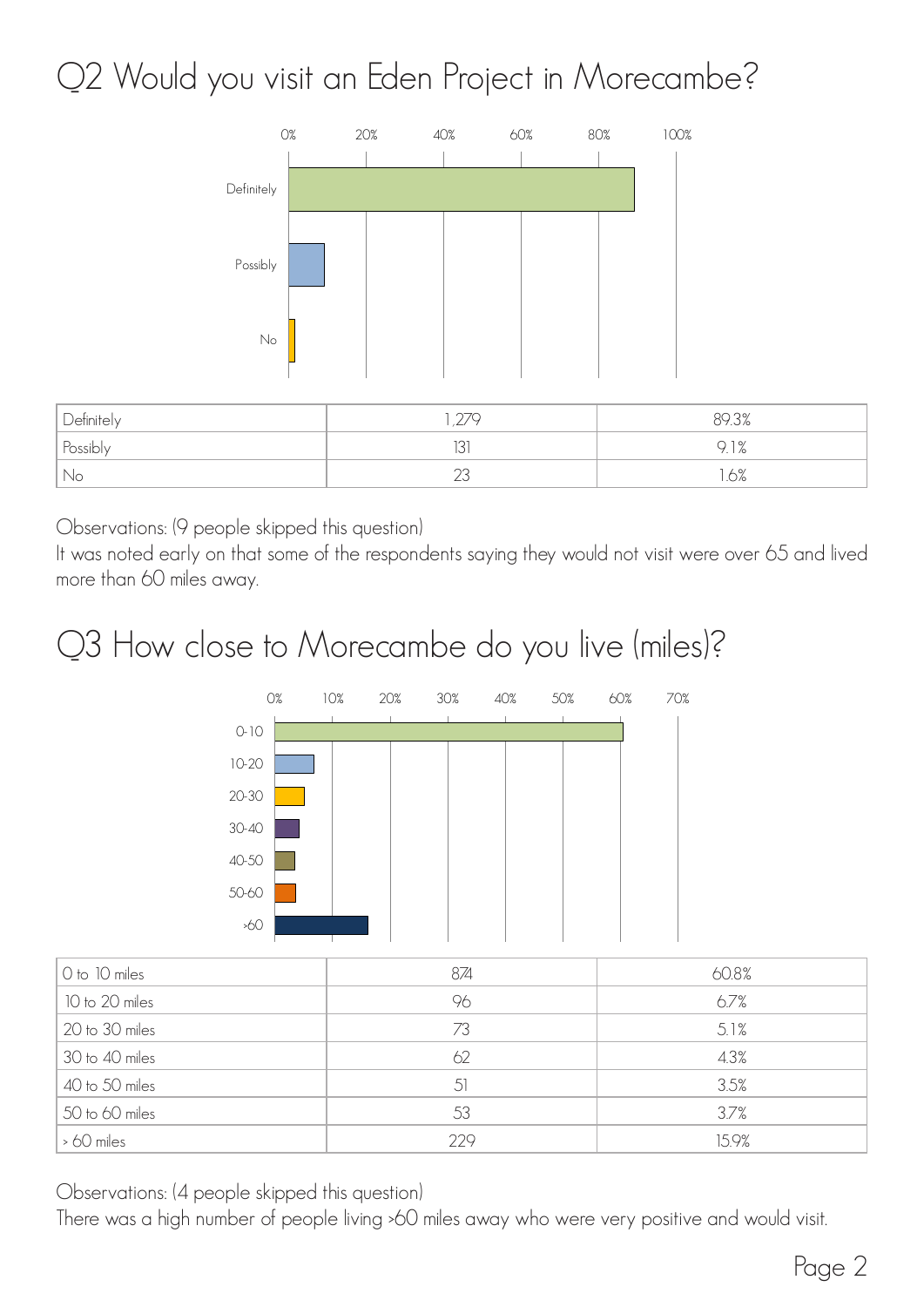### Q4 In what age group are you?



| $ $ < 18 years         |     | 0.1%  |
|------------------------|-----|-------|
| 18 to 30 years         | 94  | 6.5%  |
| $30$ to 50 years       | 637 | 44.3% |
| $\vert$ 50 to 65 years | 502 | 34.9% |
| $\sim$ 5 years         | 204 | 14.2% |

Observations (3 people skipped this question)

Not unexpectedly there was a low number of respondents <30 years of age.

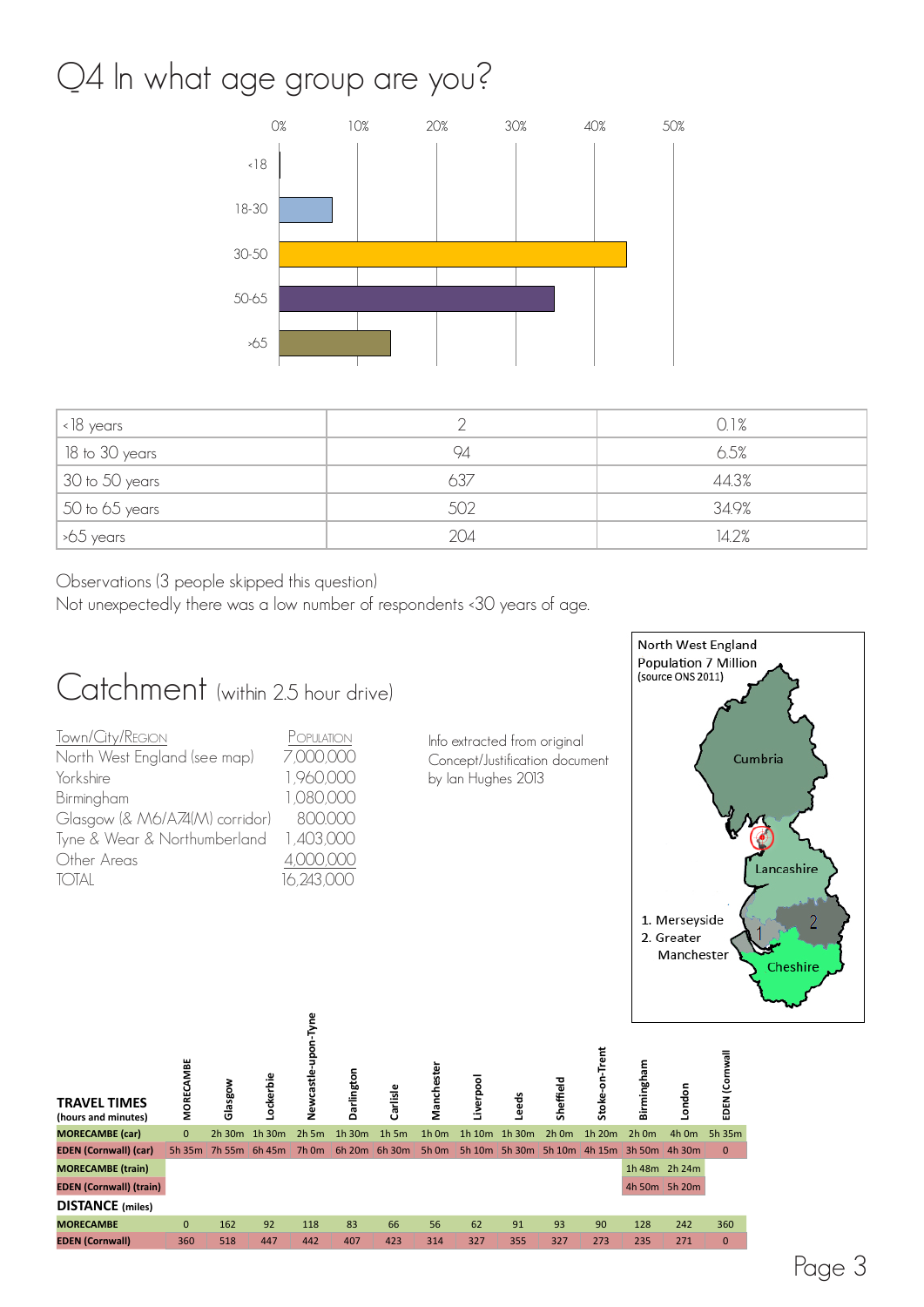### What message would you send to the Eden Team working on this project?

There were 1,205 responses with 238 people skipping this question. Not all responses are here, there were many saying things like "Go for it!", "Do it!", "Please come to Morecambe" and such which I have excluded. Apologies if your comment was left out, I had to filter it down.

#### POSITIVE

- Morecambe is an island in a sea of nationally and internationally important areas Lake District NP World Heritage Site, Yorkshire Dales NP, Morecambe Bay, Forest of Bowland + Arnside and Silverdale AONB's, the Howgills.
- • Morecambe has the potential to be an upmarket 'Harrogate-on-Sea', an Eden Project and all of the follow on investment would seal this.
- It is vital that we get an Eden Project in Morecambe, it is so important for the socio-economics of an entire region.
- It's time money was spent on the North this tourist attraction will just do that.
- • Don't listen to the naysayers here, this is a truly amazing project and the vast majority are 100% behind you all the way. We are so looking forward to the doors opening
- Fab idea for the north and in a much needed area
- There's a huge business community that are all positive and looking forward to working with you on the project's success
- This should be the start of a bigger picture. New marina, new hotels and boutique restaurants a new 'gateway to the lakes'
- The sooner, the better. No better location than Morecambe for such a sea themed project.
- Please get it done, with all haste! Consider an extension to the jetty, with a 'tide room' that lets you see the incoming and outgoing tide from below-tide depth. Multi-site venue would be excellent: Promenade, former Frontierland area (get Morrison's on-board as a sponsor, donating the disused land!), also the old town hall land. If you could extend to Heysham (Rayner's Field?), that would also be great. Best prospect in Morecambe for generations. Go for it!
- This is a fantastic idea and great for the local economy. It's a win win!
- Massive thumbs up to you all, so pleased to see Morecambe getting something amazing.
- Brilliant idea. One small but very important request please include a sensory garden for those unable to see
- It's a brilliant idea and I'm so glad it's coming to Morecambe
- It will be amazing for the Town and a fitting attraction for the Lancashire area.
- Great idea. The sooner the better
- I love the Eden Project in St Austell I think it will put Morecambe back on the map and rejuvenate the town. Morecambe is a neglected treasure.
- The Eden project has inspired Cornwall and it can also inspire Lancashire!
- Love the Cornish version a coastal version in Morecambe would be a fabulous
- With the beauty of the Lake District and Morecambe Bay would be a splendid setting
- Do this and do it properly; the true community of Morecambe understands the biological importance of our ecosystems. The bay is RAMSAR, SSSi and parts are an AONB. We need this in our area. Make my dreams come true.
- Yes please! Go for it. If you need community support then come and ask for it.
- This will be the jewel in our crown. Fantastic project to create growth in the local economy. Just what Morecambe needs. Thank you so much
- • Fantastic location would help raise the profile of Morecambe Bay and its biodiversity, culture and heritage. Links to the universities for more public engagement in science and environmental research would be a fantastic asset.
- Morecambe is a beautiful place. This would be such a needed boost for the local economy. If would benefit the local community and revive the whole area.
- I would love to see this happen and it'd be great if the natural surroundings of Morecambe would feature in the project!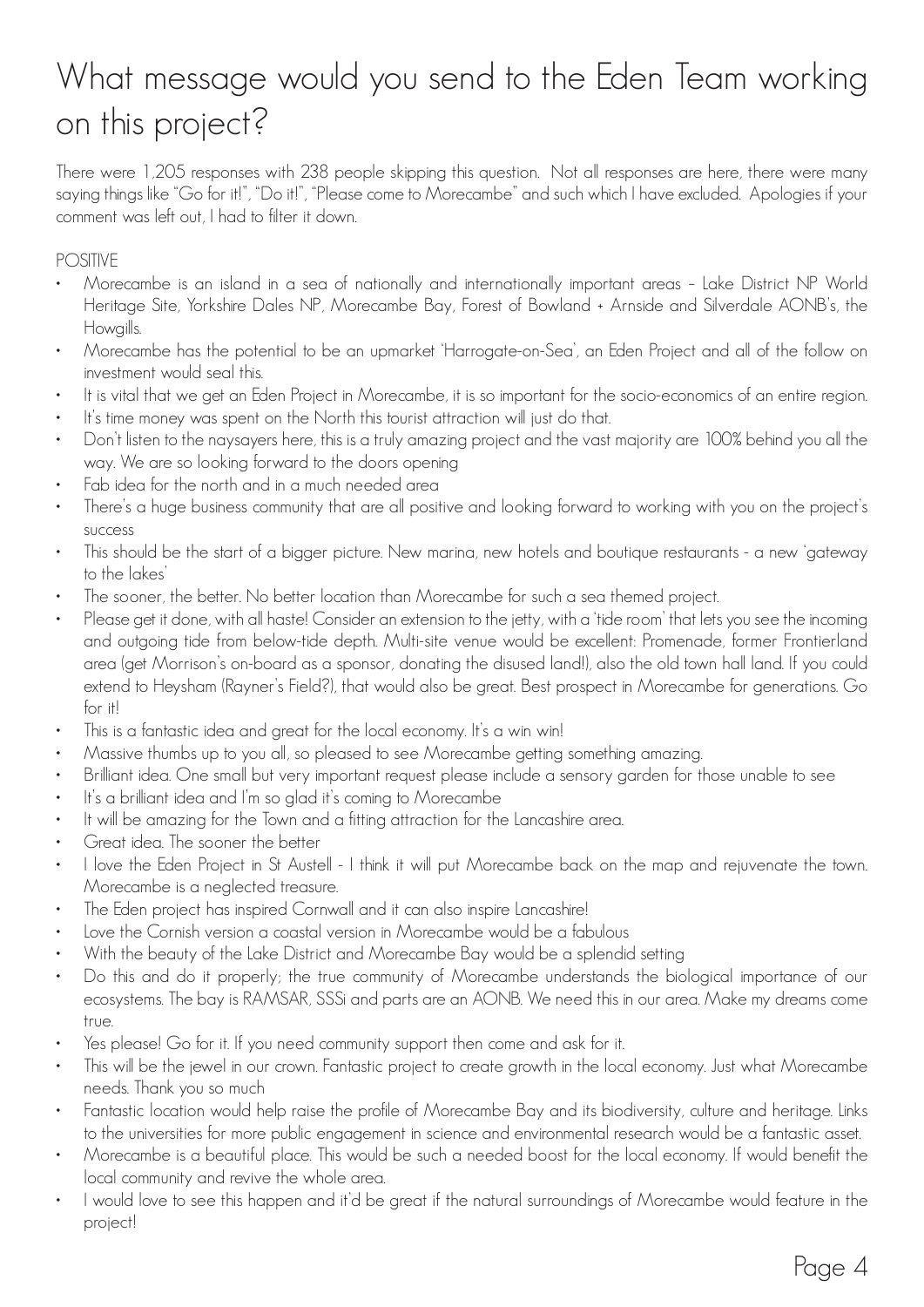- Very exciting development for Morecambe and Lancaster, bringing environmental, economic, social and cultural benefits. Hugely support this project
- Welcome!
- Eden has the potential to transform Morecambe's future and reconnect it to its past as a holiday destination for all :-)
- I can't think of a better place to do this! Such a beautiful bay, so much potential.
- Morecambe needs this 1 set of people with vision could take Morecambe forward! Bring it on!
- Please come it would be an amazing benefit to this area
- What a fantastic opportunity for Morecambe. Go for it!
- Please keep coordinating with Lancaster Uni, we're really interested!
- Ensure it isn't too expensive to visit.
- Best of luck! I would say make the most of the Morecambe location amazing views amazing sunsets the nature of Morecambe Bay - etc.
- This would be a fantastic asset to our beautiful coastline. I hope it gets the support and funding needed.
- Please make this happen. The Bay is an amazing environment and needs to be shared. We have the place and we have the people to give visitors a warm welcome.
- This HAS to happen! Please don't let anything stand in your way! Great for the planet, great for Morecambe and the surrounding areas.
- Loved the Eden project it would be good for another one in the north.
- Just what Morecambe needs. Something positive for Morecambe.
- Great idea , would love to see it happen
- It will be amazing for the Town and a fitting attraction for the Lancashire area.
- Great idea. The sooner the better!
- It's a brilliant idea and I'm so glad it's coming to Morecambe
- Keep talking to the community and tell them what you need to make the project happen, support will be forthcoming.
- Please make this happen for Morecambe, it would create immense benefits for the District through income and jobs. A beacon for Environmental Excellence for future generations can only be an attractive draw for the area.
- Morecambe is an up-and-coming place. It's come on in leaps and bounds in the past few years, and it's a joy to visit. We were there at the weekend for the vintage fair, and it was lovely! The town was held back by poor communications before, but the new road has helped that. The Eden Project will be a brilliant addition, and will help establish Morecambe as a must-visit location. Good luck with your endeavour! You're on to a winner!
- • It's a great idea. I'd support this. I'd also help you to commence an evaluation pro bono. And if you need published research papers on relevant topics, email me.
- Keep going, this is the right location for all the north west
- We enjoyed Cornwall but Morecambe would be much closer. We all need to focus on the eco lessons that can be learned from such a visit.
- What a great way of supporting regeneration and ecology all at the same time...and in the north!
- This project is exactly what Morecambe needs so that it can face the future with confidence and swagger. Please, please make it happen.
- It will be brilliant for the area. Perfect timing as Morecambe has just had a fantastic access boost to one of the main arteries of the country (M6) along with a train station just one change away from the West Coast mainline. It'll be fab for so many wanting to visit and stop off en route to or from Cumbria or Western Scotland. I can't wait. You have my full support.
- • Good on you for considering how to support eco-tourism and build sustainable work/income in the north.
- • Morecambe can be great again, but will need general investment and rejuvenation to support a project such as Eden.
- Please hurry. Morecambe is my home town and it needs to reverse the sinking to become buoyant and bouncing. Culture is the absolutely best way to regenerate.
- It would be wonderful for Morecambe and the surrounding areas.
- It is a wonderful opportunity to celebrate and advocate the unique landscape of Morecambe Bay. It would provide a much needed profile raising of the area nationally and it is timed well for local arts, community and business momentum that is growing of late. A new crown for this wonderful and yet often forgotten and written off seaside town. So many rich partnerships and connections already growing across Morecambe and the bay, this would be a wonderful renaissance.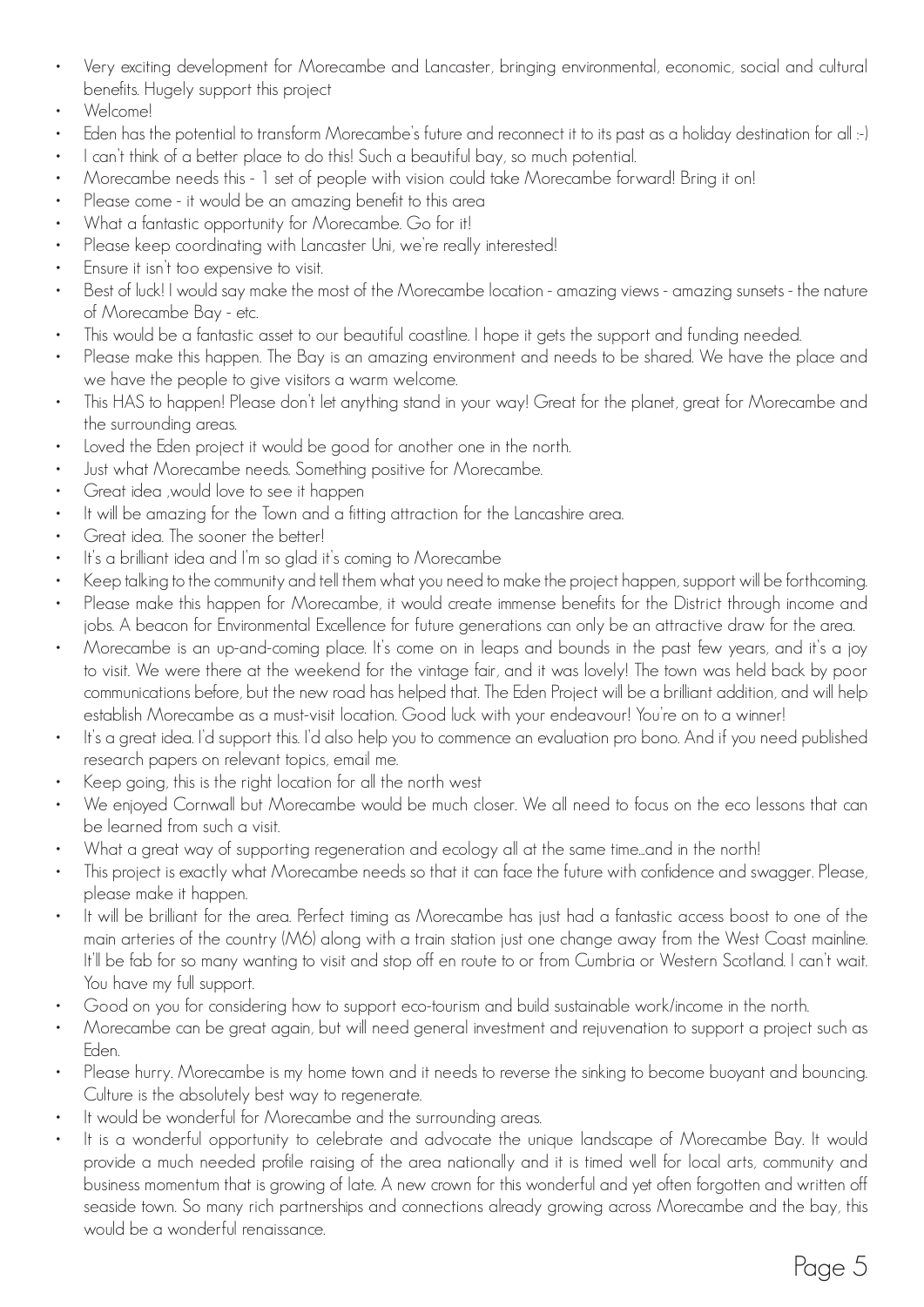- As you are in Cornwall, you will be amazing in Lancashire!
- Very best of luck to you all. You've done fantastically well in Cornwall and hope that can be replicated here. Morecambe needs something of this quality
- • You couldn't find a better location than Morecambe. People in Manchester (will) say, we're an hour south of Morecambe
- Fight to make it happen. It would be brilliant for Morecambe and improve the economy of the entire north west region
- I have wanted to visit the Cornwall site for years and think it's brilliant that you will be having a satellite in my home town! I absolutely love plants and botany and space science so I can't wait!
- Put Morecambe on the map again Eden project will flourish in this town
- Bring it on! The local area is totally behind this.
- This would be a great for the town, and the project would really fit great with the development of the town
- Please, please make this happen :-)
- Morecambe Bay is extremely rich in nature (habitats and species) that it would be amazing if a project like this could get the go ahead. It would have so much to offer to educate about the natural world as it would reignite tourism in an area, close to many areas of AONB, protected species (and not too far from a World Heritage Site). You just have to look at the natural beauty of the landscape and walk along the prom to see people (tourists, as well as locals) wowing in the picturesque patchwork that lies before them. Surely, aside from the obvious nature importance of the area, the beauty that encapsulates everyone who looks over the Bay is the best place for such a project. You can't beat a stunning backdrop to embark on what could be an amazing, pivotal project that has the potential to do so much.
- • Good luck! I would want to ensure it is an ethical venture that brings jobs for local people
- The million dollar view deserves this .Pull out all the stops, Project and view, a dream come true!
- I have seen what the Eden Project means to Cornwall and would love for the same to be true in Morecambe.
- There is nowhere else in the country that you can watch the sun set over the bay while it disappears behind Lake District Mountains. It's a spectacular location for it and will rejuvenate the area completely. Can't wait!
- Just come back from Eden in Cornwall and thought it was incredible, very powerful message and ethos. I would hope that the one in Morecambe would be pertinent to the sea and not adversely affect the beautiful bay in any way. I'm sure it would be positive for Morecambe. It would be good to know how people who live near the proposed site feel and anticipate being involved.
- Please, please just make this happen .It would be such a boost for the North West and also an amazing thing to do
- $\bigcap_{\Omega}$  it!
- Showing more evidence for permaculture and applied agroforestry
- Fill it with butterflies and cannabis!
- Thank you for considering Morecambe for the Eden project onwards and upwards for this beautiful area from a seafront resident
- Keep trying to get it off the ground; it'll be a fantastic opportunity for Morecambe!
- Delighted to hear about th3 project finally, something visionary, with optimism built on something real, and relevant, building on the town's assets - the natural environment and stunn8ng views out and across the bay. It is exactly what's needed.
- Real potential draw for the North West in general and Morecambe in particular. A Great opportunity to further regeneration.
- I've been hoping Eden Project would come to Morecambe since I first heard it mooted a few years ago. This will be amazing for Morecambe and this region and I think Morecambe bay with its surrounding natural beauty its central point on the island of the U.K. will be the perfect location for such a brilliant project. I really hope this happens!
- As a resident of Lancaster, I think it would be brilliant if the Eden project came to Morecambe. It would be amazing to have a nationally renowned visitor attraction here. I really hope this happens.
- Please bring it here. The wildlife and environment need to be celebrated. Morecambe bay is special and needs this brilliant project.
- Help Morecambe be amazing again! Don't give up on us!
- Please bring this to morecambe and put morecambe back on the map
- Improved Local Public Transport (especially from local communities, outside of Morecambe), as the current system would mean that local communities wouldn't be able to access the New Eden Project
- • Morecambe has a fantastic history with the tide, currents and sea life you would be hard pressed to find anywhere else in the country with such diversity.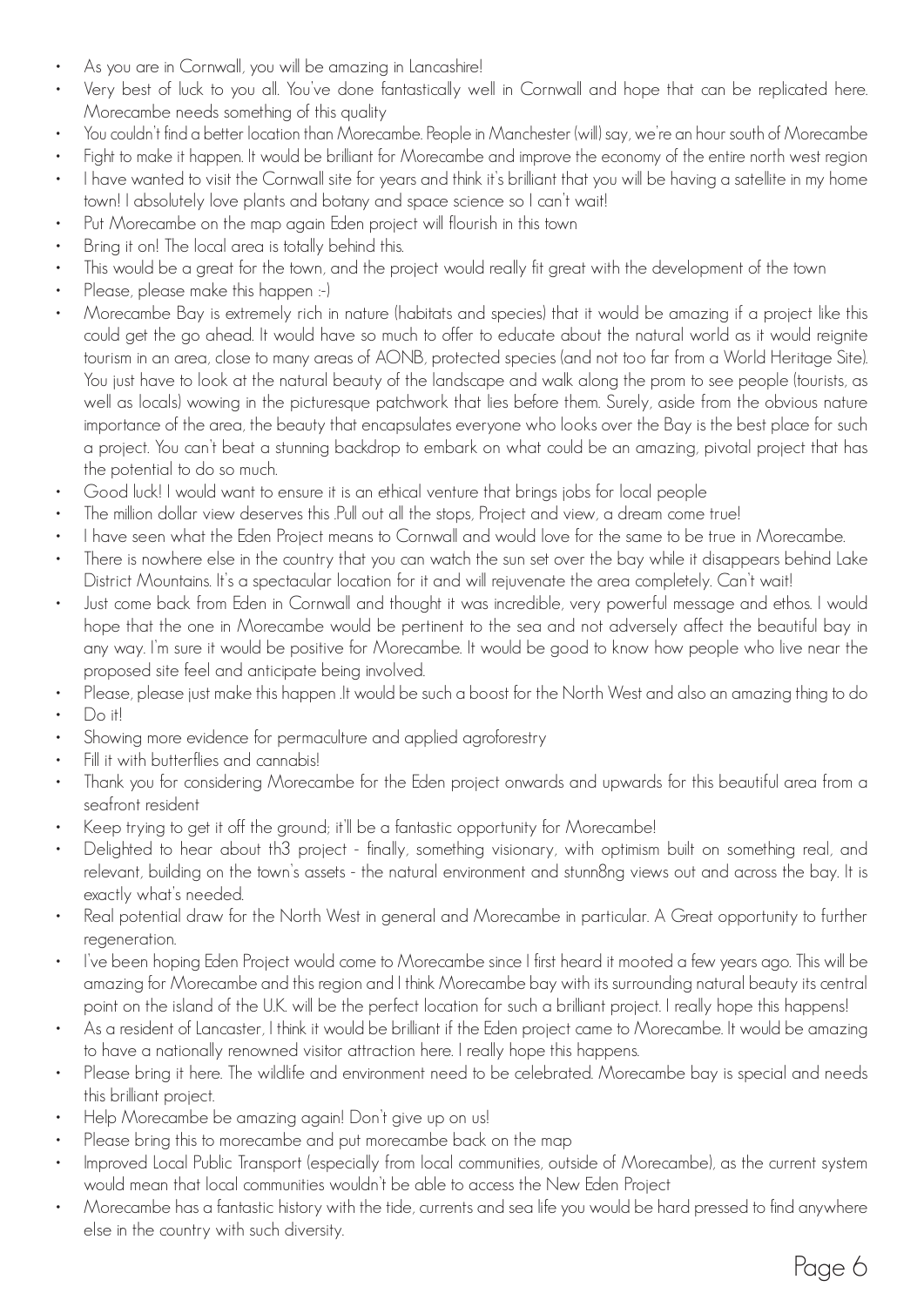- Our area is an ideal spot for The Eden Project. With amazing views over to The Lake District and amazing sunsets which are second to none. We are such a very friendly lot and we would attract a vast amount of visitors especially from the Lake District, Scotland Manchester, and Liverpool area. We are bang in the middle of Great Britain and with our newly built motorway link costing millions with have superb access!! Plus this would be the best thing that could ever happen to Morecambe creating much needed jobs and would lead to other companies coming to Morecambe! Please choose us!
- This project will turn Morecambe's prospects around! Everyone I know is wholeheartedly in support of you coming to our town.
- This is a great idea to generate further interest in a great area. Putting the Eden Project in Morecambe would definitely be a boost!
- Great idea! We have a wonderful town full of amazing architecture, glorious sunsets, wonderful coastline and cross bay views and the most quirky interesting people this side of Brighton. Thanks for showing an interest in our fabulous favourite place on earth.
- I would love somewhere like the Eden project to visit in the North. I think it would be a great attraction and would bring a lot of visitors.
- Morecambe is the perfect place, with the best views in the country, creating much needed employment and an attraction which the north is definitely missing. Please bring the Eden Project up to Morecambe.
- • Great idea for Morecambe. Fingers crossed the funding comes through quickly. I think it will be a great asset to the area.
- • What better location than a place with the best of views/sunsets/tides. Will be magic for the town. Welcome to the Eden Team.
- This would be a massive boost to Morecambe and fully supported by the local residents.
- Morecambe is a lovely place to live and work. It has one of the best views in the country. Don't look at the negative things in the town but be lifted up with the lovely people that live and work here and are trying to encourage the growth of the town.
- Would love to see this project come to fruition...think it would do wonders for not only morecambe but the whole area plus create a lot of jobs /income for this area...fingers crossed it happens!!
- I feel it's a wonderful opportunity in a perfect setting and we all need to be taking steps to look after our planet for futures generations we need to act now
- Morecambe is the perfect venue for such an amazing research programme. Morecambe has so much to offer, views, weather, tides, wildlife to name but a few.
- Good luck and please make Morecambe brilliant again! Oh and think about getting the train service improved!
- Can't wait for this to happen. Morecambe bay is a special place
- • To make the attraction appealing to local people to visit many times, as it would be a place to relax, enjoy, learn and have fun with children. To make it visually attractive to tourists and encourage local businesses to step up there game for Morecambe.
- Morecambe is the ideal location for the Eden Project. Morecambe bay is a very diverse area of natural outstanding beauty and wildlife. This would create new jobs and bring in tourists to help the local economy. With the other regeneration projects also in the pipeline for the area close by this will help attract visitors to Eden and the whole area for years to come. This can only be a positive thing on every level for the town and surrounding area that will also benefit from increased visitors and a boost to the local economy.
- Do some crowding if you need help with the funds. If everyone in the area gave a pound, you'd have a decent chunk of funding from locals without much effort!
- Go for it, create a new Eden.
- I have visited the Cornwall Eden Project I was inspired and I work in supporting people to be key elements in building their community resilience through collaborative infrastructure projects... Eden in Morecambe - where I visited numerous times when I recently lived in Lancaster would clearly benefit from such an amazingly inspirational investment... you can build it and they will come from Morecambe and far beyond too... both a contemporary-focusfor-effective-and-sustainable-community-building-and-a-legacy-in-one-project... <3 :D
- Put on music gigs too.
- Hurry up and start building this will totally be the best thing this area has seen in 40yrs
- This would be a fantastic investment for Morecambe and the whole north west area ...it's got to go ahead for the future generations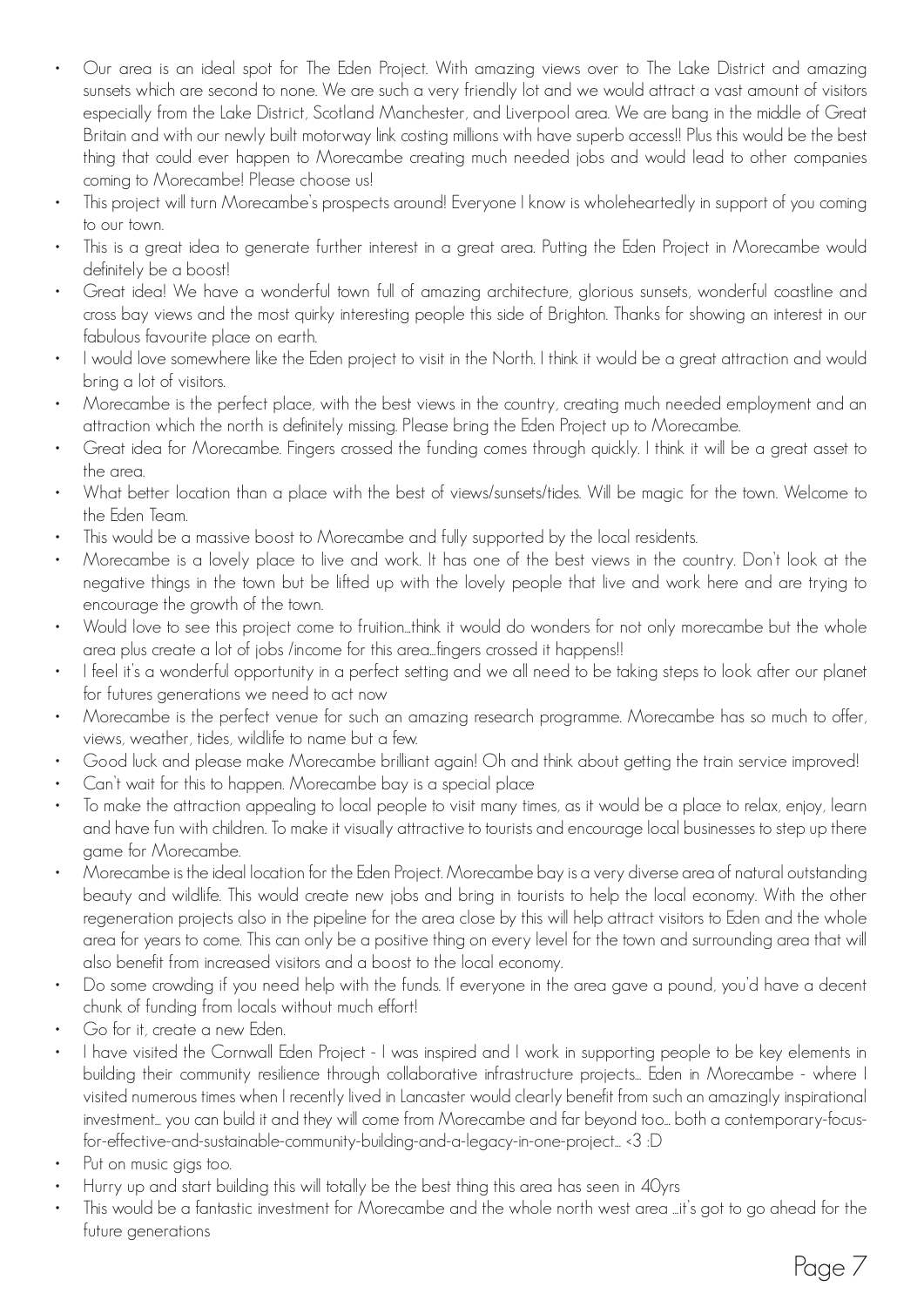- It would be amazing opportunity for Morecombe and surrounding area.
- Please do this this Morecambe needs this; it is a wonderful Bay which will benefit from the extra economic input. I lived here and worked there a while ago..... the best view in the area looking out over the bay,
- Please do it. Morecambe is the perfect site.
- This would be wonderful for the town with one of the best views in the world
- Be respectful to the traditional buildings of Morecambe, and don't demolish anything with historic value please.
- Thousands of visitors travel to the Lake District every year this is a fantastic opportunity to harness the visitors passing on the M6 and increase the tourist offer whilst regenerating Morecambe
- This is an absolutely amazing thing to have in the north of England, right on the doorstep of the beautiful Lake District too.
- My family and I would love to visit an Eden project closer to us than the current one
- Please, please let this happen. Everyone I know is excited about the possibility. We'd all love to see it go ahead. I really hope you get the funding you need.
- No doubt this would be a huge success, would want to be sure the local area would benefit from the start, for example policies around employing local people and purchasing from local business.
- Morecambe's Garden of Eden : see the past, present and future
- Make it relevant to the local area. Work with local people and the wealth of creatives and imaginative folk on the doorstep. Make it so it could only be in Morecambe.
- This would be such an incredible project for Morecambe and all the people from here, it would also encourage conservation and education about saving our beautiful Bay and the Planet, more important now than ever before!
- Fabulous idea to develop a large scale project in the North West. We live in Scotland, but would definitely come down to the North West to visit such a project - it's a good central UK location.
- Please make sure that the hotel industry is given suitable grants to upgrade their properties in order to attract higher spending visitors. Make sure that the opening is coordinated with the Morecambe music festival and comedy festival and that local people are encouraged to support what is going on.
- I would love to see this happen. It would regenerate the area and would be hugely beneficial to North Lancashire.
- Work with transport links to improve access...train links to Morecambe are currently poor
- I run a Children's Nursery and have plans to offer beach school sessions from 2019. Our families are very, very enthusiastic for the Eden project to come to morecambe and for their children to build love of the natural world. Such a positive project for our local community and visitors from further afield.
- This would be brilliant for the economy of Morecambe and it is ideally placed being so near the M6. Hope it happens very soon!!
- Would be a great place for the North, so many major cities around about, so would have plenty of visitors. I been to the Cornwall one 3 times love the place. If we had one up here I'd be forever going to it. Sure you will get positive feedback from local people.
- We love visiting the Eden Project to have one in our own town would be incredible and give our beautiful town another wonderful attraction for visitors and residents.
- This would be an amazing attraction for the area as well as informative for future generations
- Morecambe has such beautiful surroundings with the coast and the Lake District. It is also accessible through the M6 and the new by-pass... so people would readily be able to visit. The project would bring more natural beauty and green friendly visitors to the town.
- Brilliant idea to bring this to a northern area. I'm sure we can all learn a lot from it.
- I was born in Morecambe and still live here with my parents when I return from university. Unlike lots of people I know from this area who move away, I always tell people I'm from Morecambe - not 'Lancaster', or 'near the Lake District' or even 'North of Manchester' - always, Morecambe. This is because I'm very proud of where I'm from and I want people to know about it and where it is. I believe that if the Eden project is to come to Morecambe it will put this town on the map. Also, it will allow people from all over to witness the most amazing Morecambe Bay sunset - which, without being biased I believe is the best ever :)
- Having visited Cornwall, and experienced the sheer beauty a similar place up north would be something to be hugely proud of! A privilege to work within the place, and honour to do a job involving so much beauty and experiment!
- Please, please, please
- It will be amazing to have something like this in the North. Excited to visit when it's completes.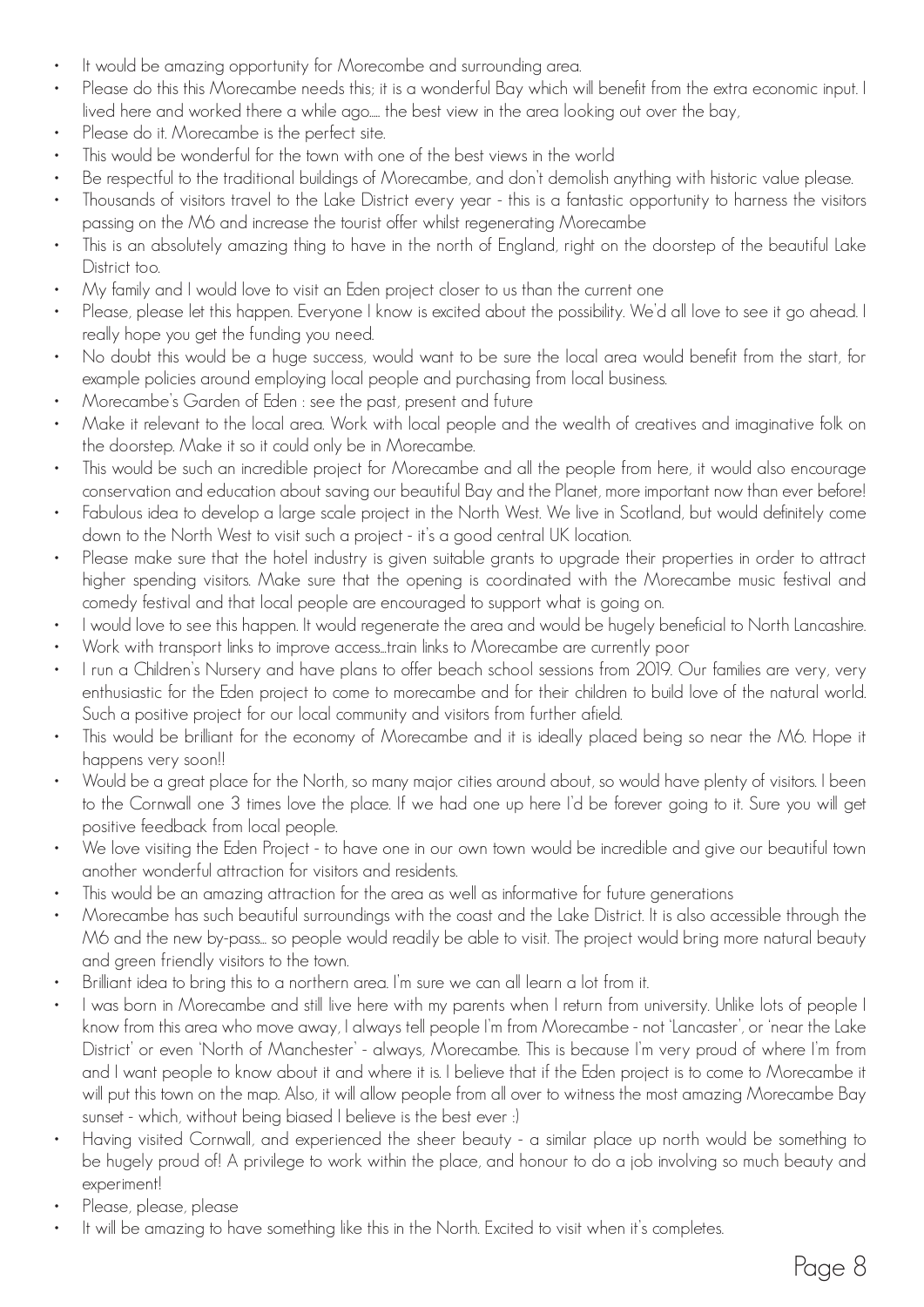- Further development to this famous seaside town can only bring more and more visitors. I support this wonderful idea!
- Fantastic potential very excited
- It will be the best thing you've ever done. Glorious location. Fantastic for the country.
- Good luck hope you can make this happen! Looking forward to it already
- It's fabulous to have this possibility in this part of the country. Accessibility by road is good and educational availability to those in the North sometimes perceived as less catered for would be amazing.
- I live in morecambe and work for the RSPB so would love to see a project showing the beauty of the Bay and sending out a message to the local community about the environment
- Brilliant idea we need this kind of thing in the North West of England.
- This would be fabulous for people and children in the North.
- This is a fantastic idea for Morecambe and we will certainly visit your Eden project there.
- With the backdrop of the Lake District, beautiful beaches and the Midland Hotel, Morecambe is really getting its reputation back as a wonderful place to visit. Recent festivals and attractions have been very well attended and brought many visitors from outside of the County. I believe bringing the Eden Project to Morecambe will have the same effect.
- I am very excited by the news that there may be an Eden project in Morecambe. Putting aside the obvious benefits such as helping regeneration in Morecambe area I think it is an ideal location simply in terms of environmental location and natural beauty. Inspired choice of location and town.
- I loved the Eden project in Cornwall and to have one on our door step would be great for the family and the area.
- Please do your best for us we are so often neglected in the North West it would mean a great deal for so many - thank you
- What a fantastic idea this was. It's definitely what Morecambe requires. This could be a beginning of a future for Morecambe.
- • It's exactly what we need in the area and I wholly support it.
- Go ahead and do it. It would be a great attraction in the North West. Informative, educational and provide employment.
- I love this idea. Please make it happen!
- I've visited the Eden project down south and enjoyed it but it is too far to go often. A version up North would be easier to reach.
- Keep going. I think Morecambe would really benefit from this project. Also its location would open up the Eden project to everyone in the north and the real north, viz a viz `Scotland.
- Coastal location has to be one of the top in the country Plus very central in UK for many people to visit
- Welcome to our area of outstanding natural beauty. Morecambe bay is full of life which you can help us to understand and appreciate even more than we do now.
- Always been interested in the Eden Project and would love to see it but difficult to get to from the North of England. Problem solved if this goes ahead - and also a good choice for Morecambe which needs bolder, contemporary visitor attractions to broaden its appeal.
- This is an amazing idea and I really hope it happens. It's also a project that would create so much life and culture for Morecambe allowing our area to grow bringing in visitors and nature lovers alike... So many positives regarding this!
- It is fantastic that you are planning to create such a large tourist attraction to Morecambe. The town would really benefit the income it generates. Thank you so much!
- The sooner the better guys, it's a winner for all.
- This is a fantastic proposal and will be an amazing opportunity for morecambe and the wider region. Will also hopefully have really good links for university courses, such and biology and ecology
- The area needs investment of any type! Having been to the Cornwall Eden project several times I think this would be a great addition to the area
- It would be fantastic to have such a project in Morecambe and the local authority and local people, like myself, are fully supportive
- It would be a massive boost to the town, where I lived and worked as a priest until 2yrs ago, and as you know is an amazingly beautiful part of the country, that view across the bay! I believe, with the right purpose and passion, Morecambe could be transformed, a project like yours would certainly go a long way to do that.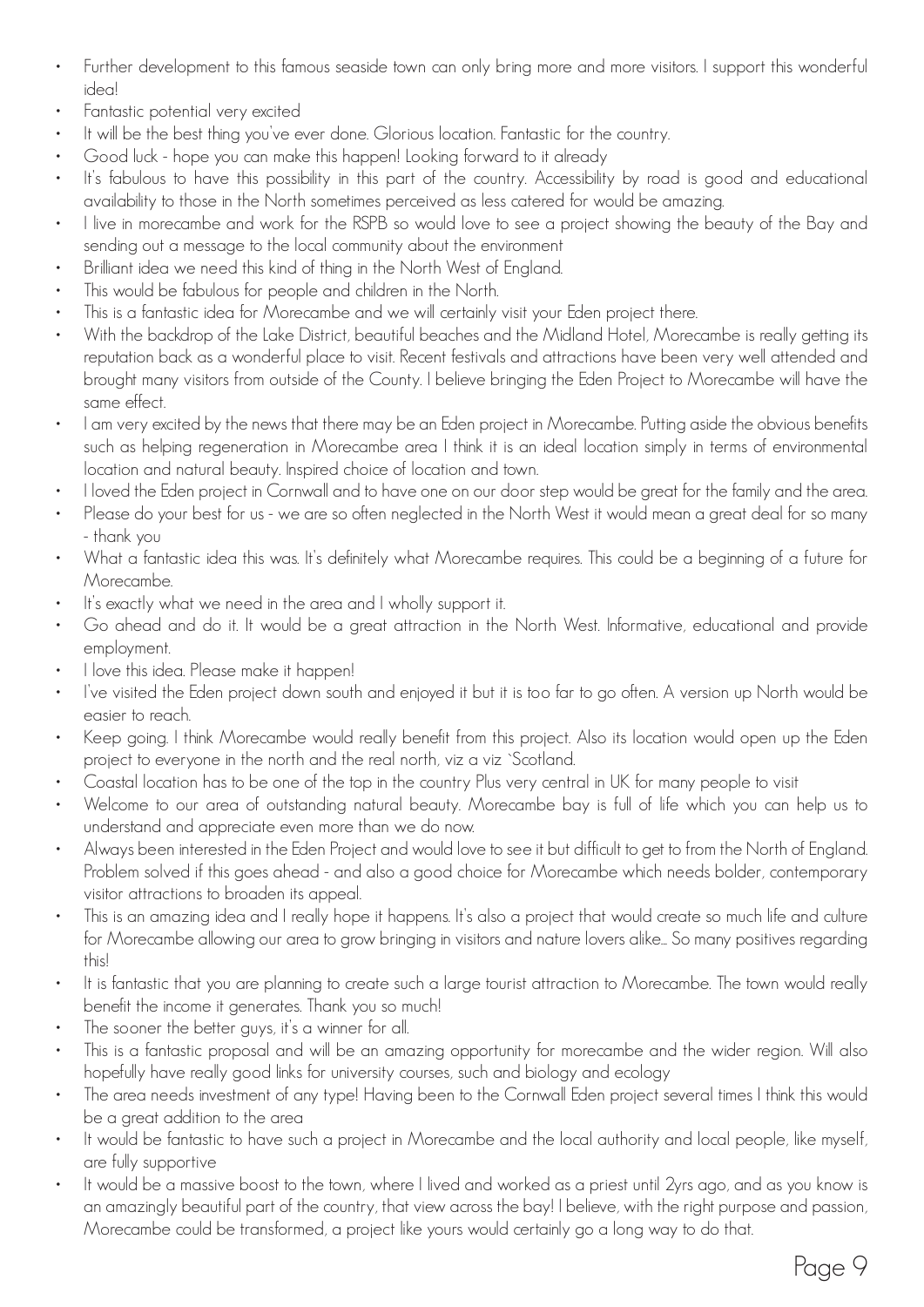- This is a simply brilliant idea. Visited the Cornish version this summer and loved it. What a difference it would make to Morecambe!
- We would love to see a project like this come to fruition. How wonderful to be able to take my grandchildren to see it grow and take shape. Fabulous boost for the whole area. Good luck.
- • Morecambe would be the perfect place for the Eden Project. What fabulous views to showcases what the Eden project has to offer. A fabulous corner of England!
- Morecambe and its people are more than ready for this. The social and economic stimulus that would be generated by this project in Morecambe and the surrounding area would be absolutely staggering. The regeneration of Morecambe and the prospects for the local people would stand as a beacon of hope for other seaside towns that have struggled as Morecambe has. Morecambe is already on the up and playing to its strengths. The Eden Project North, utilising such strengths as the stunning scenery, the rich biodiversity and environment of Morecambe Bay and the now excellent transport links is a sure fire winner for many generations to come.
- Great news for Morecambe, the North Lancashire area and the whole of the North West region! The proposed project looks awesome and is being received enthusiastically locally. This news potentially changes the economic outlook for our town. Where better for it with the backdrop of Morecambe Bay & the Lakeland hills. To the Eden Project, thank you for considering our town and this wonderful location, you will not be disappointed!
- • Help make Morecambe a great place to visit it is so near the Lakes but lacks something exciting. The Eden project would be perfect not all of us can get to Cornwall!
- This would be a dream come true to so many people.
- This would really turn the corner for Morecambe. It's an amazing idea. I do hope it becomes more than an idea. Morecambe just needs more people to believe in it! I'm a sand grown 'un but I've been away for many years it would make me want to move back to Morecambe.
- This fantastic project will have such a positive impact on Morecambe and the small businesses there. I'm very excited for this to happen!
- The Eden project in Morecambe Bay would be so brilliant. It's so beautiful here and really deserves reinventing with something as high quality as the Eden project. I can totally see it working we'd have a season ticket! Look forward to seeing your plans shape up.
- Having visited the site in Cornwall, this is a tremendous project and the message to care for our world and conservation should be shared globally. For now, nationally is a start, so another Eden project in the north helps promote this!
- Eden Cornwall is fabulous. Morecambe is an ideal venture for phase 2.
- Morecambe really needs this project. This will have massive positive impact on local business and employment. Looking forward to confirmation that this will go ahead.
- Great for Morecambe but also easy access to Lake District, Yorkshire & Scotland a fantastically convenient location and so close to the motorway system. Your work & message can be easily shared & seen by many if you build a centre in Morecambe.
- Morecambe deserves a project like this. It's a beautiful coastal resort with an amazing history. V close to the Lake District making it a 'destination' location. I think it would have an amazing, wide reaching impact for the NW.
- This would be a lovely place to bring my children
- The area would benefit from an educational project similar to the one down south. It would be an advantage to Morecambe to have an outstanding and educational visitor attraction.
- Please do everything you can to get this project up and running, it is so needed in Morecambe
- Having seen the Cornwall project last year I could see it working in the North West... would attract visitors coming to the Lakes / Dales as well as the resident population. We live in the S Lakes and it is the sort of place we would bring our family and friends to ....would appeal to the children and upwards. Genius idea!
- The Eden Project needs to be more accessible. It will be a massive benefit to the area.
- Yes! Do this! What an amazing legacy for kids, grandkids to have this on our doorstep! Please make this happen! A wonderful thing for Morecambe!
- This project would be the best thing that has happened to the area in years.
- If you can make this happen and manage to provide good access and sufficient parking then it will be a marvellous boost for Morecambe
- Best of luck in getting the funding you need to launch this project. The revenue this will bring to our beloved town will be amazing :)